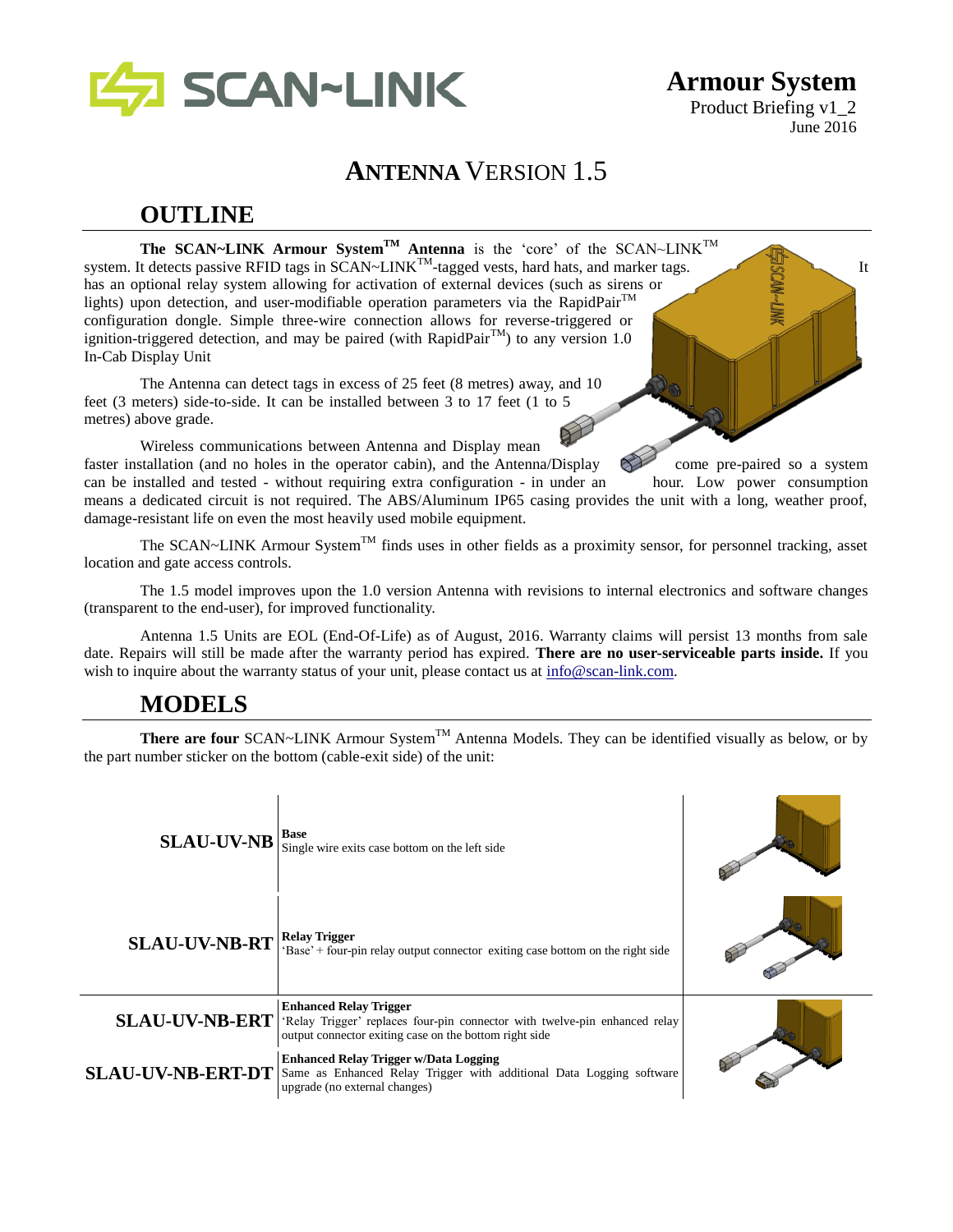

# **CHANGES FROM 1.0**

- Communications between Antenna and In-Cab Display are now encrypted and operate approximately 20 times faster.
- FCC/IC IDs have changed (see below).
- Nominal power consumption has dropped.
- Antenna 1.5 is no longer compatible with RapidPair 1.11 dongle use RapidPair 2.0 dongle instead.

# **SPECIFICATIONS**

| <b>Item</b>                       | <b>Minimum</b>        | <b>Maximum</b> | <b>Notes</b>                                       |
|-----------------------------------|-----------------------|----------------|----------------------------------------------------|
| Input Voltage                     | $+9$ VDC<br>$+34$ VDC |                | Do not attempt to operate outside nominal 12-28VDC |
| <b>Operating Temperature</b>      | $-20^{\circ}$ C       | $50^{\circ}$ C | Cold temperature version available                 |
| <b>Storage Temperature</b>        | $-30^{\circ}$ C       | $80^{\circ}$ C |                                                    |
| <b>Ingress Protection</b>         | IP65                  |                | Do Not Immerse                                     |
| <b>Reverse Polarity Protected</b> | $Yes*$                |                | Please see 'Reverse Polarity Notice'               |
| Voltage Spike Withstand           | 75V @ 5A              |                |                                                    |

#### **Absolute** Specifications - Exceeding these may damage the unit!

#### **IMPORTANT: Reverse Polarity** Notice

The Antenna is protected against reverse polarity – however, the device negative (-) is tied to the aluminum back plate of the device. In situations where the device is mounted to plastic or insulated from a negative grounded equipment frame, this protection will be more than adequate to prevent damage from reverse polarity.

While attached to a conductive surface that's tied to the equipment frame, applying a positive (+) voltage to the negative (-) conductor of the antenna could cause a short circuit to a negative grounded equipment frame via the aluminum back plate. If you have installed an inline fuse rated for 5A or less, it will sufficiently protect the wiring internal to the Antenna. Otherwise, damage may occur to the Antenna's internal ground wire. This repair is not covered under warranty!

|  | Physical Specifications (with Antenna back-plate facing down) |  |
|--|---------------------------------------------------------------|--|
|  |                                                               |  |

| <b>Item</b>                     | Metric (mm)<br>Imperial (in)                     |                  | <b>Notes</b>                            |
|---------------------------------|--------------------------------------------------|------------------|-----------------------------------------|
| Height                          | $128$ mm                                         | 51/16"           | 'Depth' when mounted on equipment       |
| Length                          | 246 mm                                           | 911/16"          | 'Height' when mounted on equipment      |
| Minimum Install Length          | 292 mm                                           | $11 \frac{1}{2}$ | Clearance for cable gland and wire bend |
| Width                           | $165$ mm                                         | 61/2"            |                                         |
| Wire Length                     | 15.5/8"<br>$400$ mm                              |                  | Measured from case to tip of connector  |
| Backplate                       | <b>Black Anodized Aluminum</b>                   |                  |                                         |
| Casing                          | Yellow Polycarbonate/ABS<br><b>Alloy Plastic</b> |                  |                                         |
| <b>Mounting Channels</b>        | 7/16"<br>$11 \text{ mm}$                         |                  | Designed for 6mm $(1/4)$ bolts          |
| <b>Installation Orientation</b> | Vertical, Cables Down                            |                  | Moisture vent must face downward        |
| <b>Power Connector</b>          | Deutsch DTM04-6P                                 |                  | Mates w/Deutsch DTM06-6S                |
| <b>Relay Connector</b>          | Deutsch DT04-4P                                  |                  | Mates w/Deutsch DTM06-4S                |
| <b>Enhanced Relay Connector</b> | Deutsch DTM04-12PA                               |                  | Mates w/Deutsch DTM06-12SA              |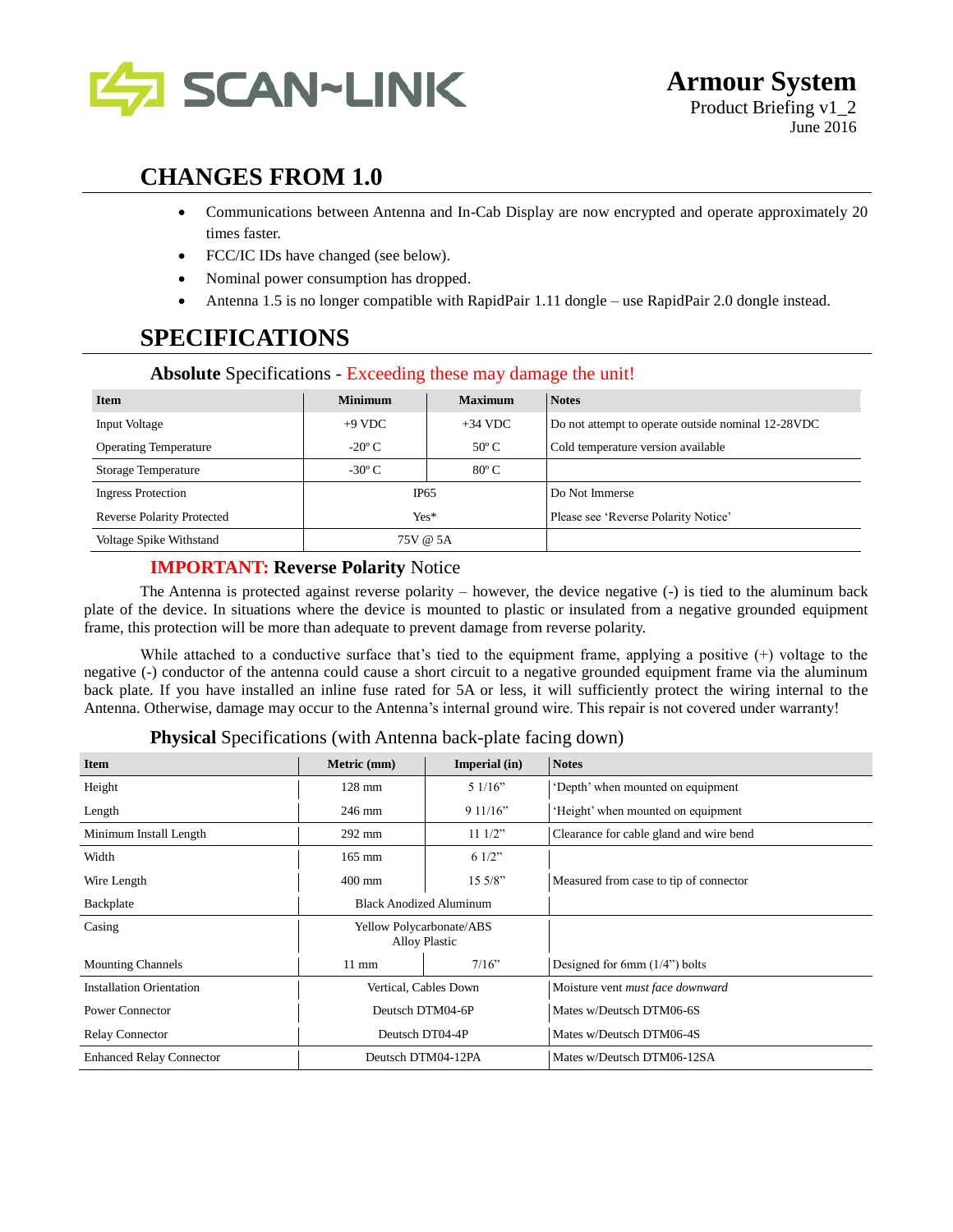

# **Armour System**

Product Briefing v1\_2

| <b>Item</b>                           | <b>Minimum</b>   | <b>Maximum</b>   | <b>Notes</b>                                   |
|---------------------------------------|------------------|------------------|------------------------------------------------|
| Nominal Input Voltage (VCC)           | $+12$ VDC        | $+28$ VDC        | On models with 'UV' in model number            |
| Input Current @ 12 VDC                | 0.28A            |                  | Nominal (not including Detection Relay Load)   |
| Input Current @ 24 VDC                | 0.14A            |                  | Nominal (not including Detection Relay Load)   |
| Recommended External Fuse             | 5A               |                  | Ensure fuse accommodates connected relay loads |
| Reverse Input Trigger Voltage         | 6.5 VDC          | <b>VCC</b>       | Opto-isolated                                  |
| Reverse Input Current Draw            | $1.5 \text{ mA}$ | 6 mA             | <b>Resistor</b> limited                        |
| <b>Detection Relay Contact Rating</b> |                  | 2A @ 5VDC        | <b>RT/ERT Models Only</b>                      |
| Solid State Output Drain Current      |                  | $310 \text{ mA}$ | <b>ERT</b> Model Only                          |
| <b>Fault Relay Contact Rating</b>     |                  | 2A @ 5VDC        | <b>ERT</b> Model Only                          |
| <b>RFID Scanner Radio Frequency</b>   | 903.2 MHz        | 922.0 MHz        | North American unlicensed band                 |
| Wireless Link Frequency               | 2400 MHz         | 2483MHz          | North American unlicensed band                 |
| Industry Canada ID                    | 9283A-SLAU270NB  |                  | Under SCAN~LINK Technologies Inc.              |
| FCC ID                                | YUU-SLAU270NB    |                  | Under SCAN~LINK Technologies Inc.              |

#### **Pinout** Specifications

| <b>Power</b> | <b>Pin 1 Power Supply</b> | $ VCC (+12-28VDC)$       | <b>Pin 6</b> Communications $*$ | RS-485 Signal Common, Do Not Connect     |
|--------------|---------------------------|--------------------------|---------------------------------|------------------------------------------|
| Connecto     | <b>Pin 2 Power Supply</b> | VDD (-) Equipment Ground | <b>Pin 5</b> Communications $*$ | $RS-485$ Signal +, <b>Do Not Connect</b> |
|              | <b>Pin 3 Reverse</b>      | <b>Reverse Input</b>     | <b>Pin 4 Communications*</b>    | RS-485 Signal -, Do Not Connect          |

| <b>Relay</b>    | <b>Pin 1 Power</b>     | $VCC (+)$ |                                       | <b>Pin 4 Power</b>     | $VDD$ (-)     |                            |
|-----------------|------------------------|-----------|---------------------------------------|------------------------|---------------|----------------------------|
| <b>Connecto</b> | <b>Pin 2 VCC Relay</b> | Detecting | Open                                  | <b>Pin 3 VCC Relay</b> | Detecting     | $\vert$ VCC $(+)$ , 1A Max |
| r               |                        |           | Not Detecting $\vert$ VCC (+), 1A Max |                        | Not Detecting | Open                       |

|                                 | Pin <sub>1</sub><br>$+$ Power                        | Always        | $VCC (+)$                              | Pin 12<br>- Power                            | Always                   | $VDD$ (-)                                 |
|---------------------------------|------------------------------------------------------|---------------|----------------------------------------|----------------------------------------------|--------------------------|-------------------------------------------|
| Pin 2<br><b>VCC Relay</b>       |                                                      | Detecting     | Open                                   | <b>Pin 11</b>                                | Detecting                | VCC $(+)$ , 1A Max                        |
|                                 |                                                      | Not Detecting | $VCC$ (+), $1A Max$                    | <b>VCC Relay</b>                             | Not Detecting            | Open                                      |
|                                 | Pin <sub>3</sub>                                     | Detecting     | VCC $(+)$ , 310mA Max                  | <b>Pin 10</b>                                |                          | <b>Do Not Connect</b>                     |
| Enhanced                        | <b>Solid State Output</b>                            | Not Detecting | VDD (-), 310mA Max                     | Unused                                       | Always                   |                                           |
| <b>Relay</b><br><b>Connecto</b> | Pin <sub>4</sub>                                     | Detecting     | Open                                   | Pin 9<br><b>Fault Relay Normally</b><br>Open | <b>Fault or No Power</b> | Open                                      |
| r                               | <b>Detection Relay</b><br>Normally Closed            | Not Detecting | Connected To Detection<br>Relay Common |                                              | No Fault                 | <b>Connected to Fault Relay</b><br>Common |
|                                 | Pin <sub>5</sub><br><b>Detection Relay</b><br>Common | Always        | <b>Detection Relay</b><br>Common       | Pin 8<br><b>Fault Relay Common</b>           | Always                   | <b>Fault Relay Common</b>                 |
|                                 | Pin 6<br><b>Detection Relay</b>                      | Detecting     | To Detection Relay<br>Common           | Pin <sub>7</sub><br><b>Fault Relay</b>       | <b>Fault or No Power</b> | <b>Connected to Fault Relay</b><br>Common |
|                                 | Normally Open                                        | Not Detecting | Open                                   | <b>Normally Closed</b>                       | No Fault                 | Open                                      |